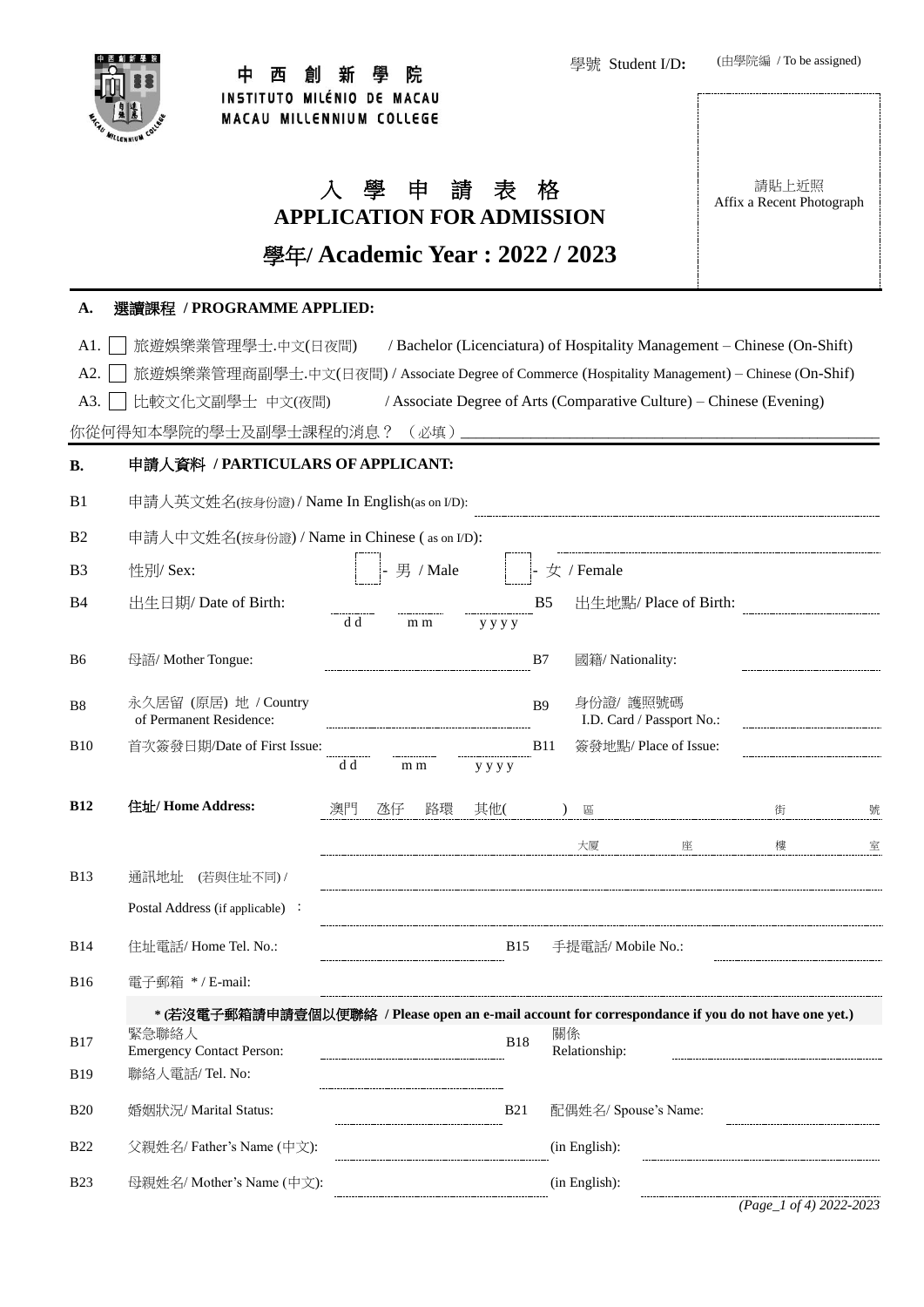#### **C.** 學歷 **/ ACADEMIC QUALIFICATIONS:**

C1 請依日期先後 **(**以最近為先**)** 填寫曾就讀之中學、預科、大專及大學等**/ Secondary schools, post-secondary schools, colleges and universities attended in chronological order, with most recent listed first.**

| 就讀學校名稱及國家                     |      | 離校 / Leaving<br>人學<br><b>Entering</b> |      | 最高學歷/所獲證書         | 授課語言                        |                    |
|-------------------------------|------|---------------------------------------|------|-------------------|-----------------------------|--------------------|
| Name and Country of Schools / | 日期   | 班級                                    | 日期   | 班級                | <b>Highest Education /</b>  | <b>Medium of</b>   |
| <b>Institutions Attended</b>  | Date | <b>Form/Level</b>                     | Date | <b>Form/Level</b> | <b>Certificate Obtained</b> | <b>Instruction</b> |
|                               |      |                                       |      |                   |                             |                    |
|                               |      |                                       |      |                   |                             |                    |
|                               |      |                                       |      |                   |                             |                    |
|                               |      |                                       |      |                   |                             |                    |
|                               |      |                                       |      |                   |                             |                    |

## C2 公開試成績 **(**若提供的項欄不足夠,可另詳列於其他紙張上,簽名後連同此報名表一併遞交。**)**

**Results of public examinations taken: (If space is insufficient, please enter details on a separate sheet of paper, sign it and attach it to this application form.)**

| 考試名稱及地點              | 年份   | 所用語言     | 獲頒證書(是/否)          | 考試科目及成績(包括不合格科目)                    |  |                    |
|----------------------|------|----------|--------------------|-------------------------------------|--|--------------------|
| Name and Location of | Year | Language | <b>Certificate</b> | Details & Results of Subjects Taken |  |                    |
| <b>Examination</b>   |      |          | <b>Obtained</b>    | (Including Subjects Failed)         |  |                    |
|                      |      |          | (Yes/No)           | 科目/ Subject                         |  | 程度/Level  等級/Grade |
|                      |      |          |                    |                                     |  |                    |
|                      |      |          |                    |                                     |  |                    |
|                      |      |          |                    |                                     |  |                    |
|                      |      |          |                    |                                     |  |                    |
|                      |      |          |                    |                                     |  |                    |

以上提及之學歷文件副本,於遞交報名表時必須出示文件正本以供本處核對確認。

**Original copies of the qualifications mentioned should be presented for verification.**

#### **D.** 工作經驗 **/ WORKING EXPERIENCES:**

□ 應屆畢業生/ Graduating Student □ ● ● 東職/Part-time Job

□ 待業/ Job-seeker (請在下列表格上填寫最後一份工作/ Please fill in your last job info. in the following table)

| 就業/Employed: |
|--------------|
|--------------|

|                | 詳請<br><b>DETAILS:</b> | 機構 ORG | 部門 DEPT | 職位 POST            | 入職 START |     | 輪班 SHIFT |    |
|----------------|-----------------------|--------|---------|--------------------|----------|-----|----------|----|
| i.             | 政府 GOVT               |        |         |                    | 月<br>mm  | 年w  | 是 Y      | 否N |
| ii.            | 博彩 GAME               |        |         |                    | 月<br>mm  |     | 年 yy 是 Y | 否N |
| iii.           | 酒店 HOTEL              |        |         |                    | 月 mm     |     | 年 yy 是 Y | 否N |
| iv.            | 旅遊 TOUR               |        |         |                    | 月 mm     | 年w  | 是 Y      | 否N |
| $\mathbf{v}$ . | 醫護 MED                |        |         |                    | 月 mm     | 年w  | 是 Y      | 否N |
| vi.            | 服務 SERV               |        |         |                    | 月<br>mm  | 年yy | 是 Y      | 不下 |
| vii.           | 其他 OTHER              |        |         |                    | 月 mm     | 年w  | 是 Y      | 否N |
|                | 工作單位電話:____           |        |         | 總公司/母公司(如有): _____ |          |     |          |    |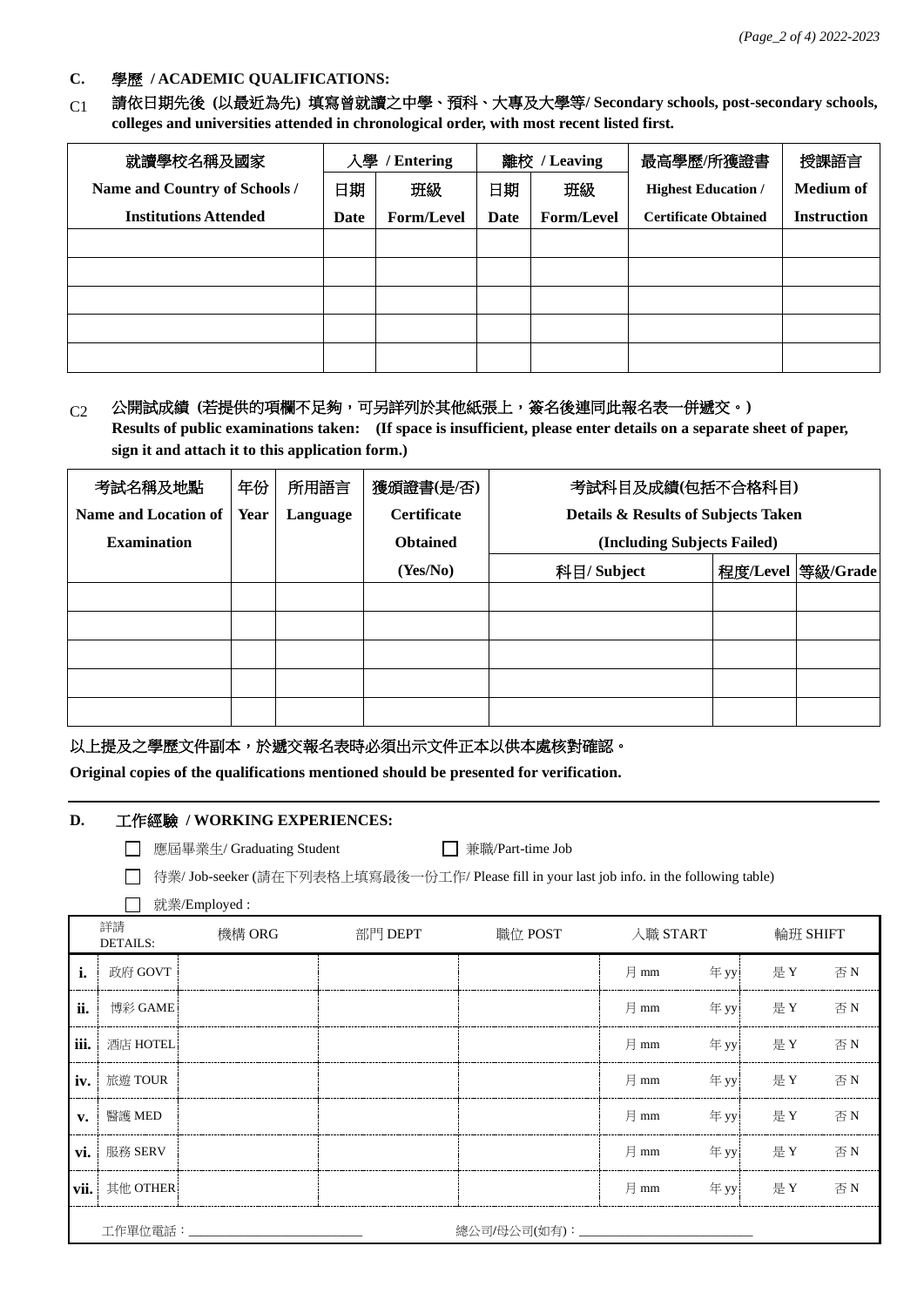**E.** 遞交表格:填妥此表格後,請連同第四頁列明之有關文件,遞交本學院教務處或郵寄到以下地址: Please return the completed application form with all documents **as required on page 4** to the following address:

### 中西創新學院 **(**教務處**)**

### 澳門宋玉生廣場 **255** 號中土大廈八樓

**Macau Millennium College (Registry)**

**Alameda Dr. Carlos D'Assumpção No. 255, China Civil Plaza, 8o Andar, Macau.**

**F.** 查詢 **For Enquiry:** 電話號碼**/ Tel No: (853) 8796 4200** 傳真號碼**/ Fax No: (853)2878 8246** 電郵 **/ E-mail: registry@mmc.edu.mo**

## 注意事項 **/ PLEASE NOTE**

#### **1.** 本學院有權撤銷開辦任何課程。

**G.**

**The College reserves the right to withdraw any course.**

#### **2.** 報名費不予退還。若本院撤銷開辦個別課程,相關之報名費將予退還。

**Application fee is non-refundable. The College reserves the right to cancel any programme, in which case the fees paid will be refunded.**

#### **3.** 所有遞交之學歷文件,本學院不予退還。

**All documents submitted together with this application form will not be returned to the applicant.**

#### **4.** 新生應先閱讀「課程簡章」並細讀所報課程之「學習計劃」。

**Applicants should read first the "Prospectus" and read carefully the "Study Plan " of the programme they apply.**

**5.** 除個別情况外,新生需先修讀為期 **36** 課時之「輔導英語班」;**(**費用全免**)** 。 **(**七月初至八月尾期間**) Except for special cases, new students are required to join a 36-class-hours "Basic ESL Course"; (Free of charge).**

### **6.** 報讀高等院校課程的學生,請參閱第 **10/2017** 號法律**------**高等教育制度之規定。

**Students enrolled in higher education programmes, should pay attention to the higher education system law no. 10/2017.**

#### 本人聲明以上填報資料全部屬實,如有填報不實資料,貴學院有權取消本人之申請或就讀資格。

I DECLARE that the information I give in this application form is TRUE and that I am aware that Macau Millennium College reserves the right to terminate my application or study at any time if any information given in this application form is found later to be untrue, false or incorrect.

申請人簽名 **(**按身份證**):** Signature of Applicant (as on I/D):

**I.**

| n<br>s. |  |
|---------|--|

# ◆ 本 學 院 專 用 **(**入學批示**) / FOR OFFICE USE ONLY (Admission Approval)** ◆ 院長批示 ということには、この姿名 日期 修讀輔導英語班 學士課程正取生 需要 / 不需要 副學士課程正取生 需要 / 不需要 試讀生 インフィー マンフィー マンフィー アンストランド しゅうしょ おうしゃ おうしゃ おおし 常要 しんてい 不需要 備取生 需要 / 不需要 不錄取